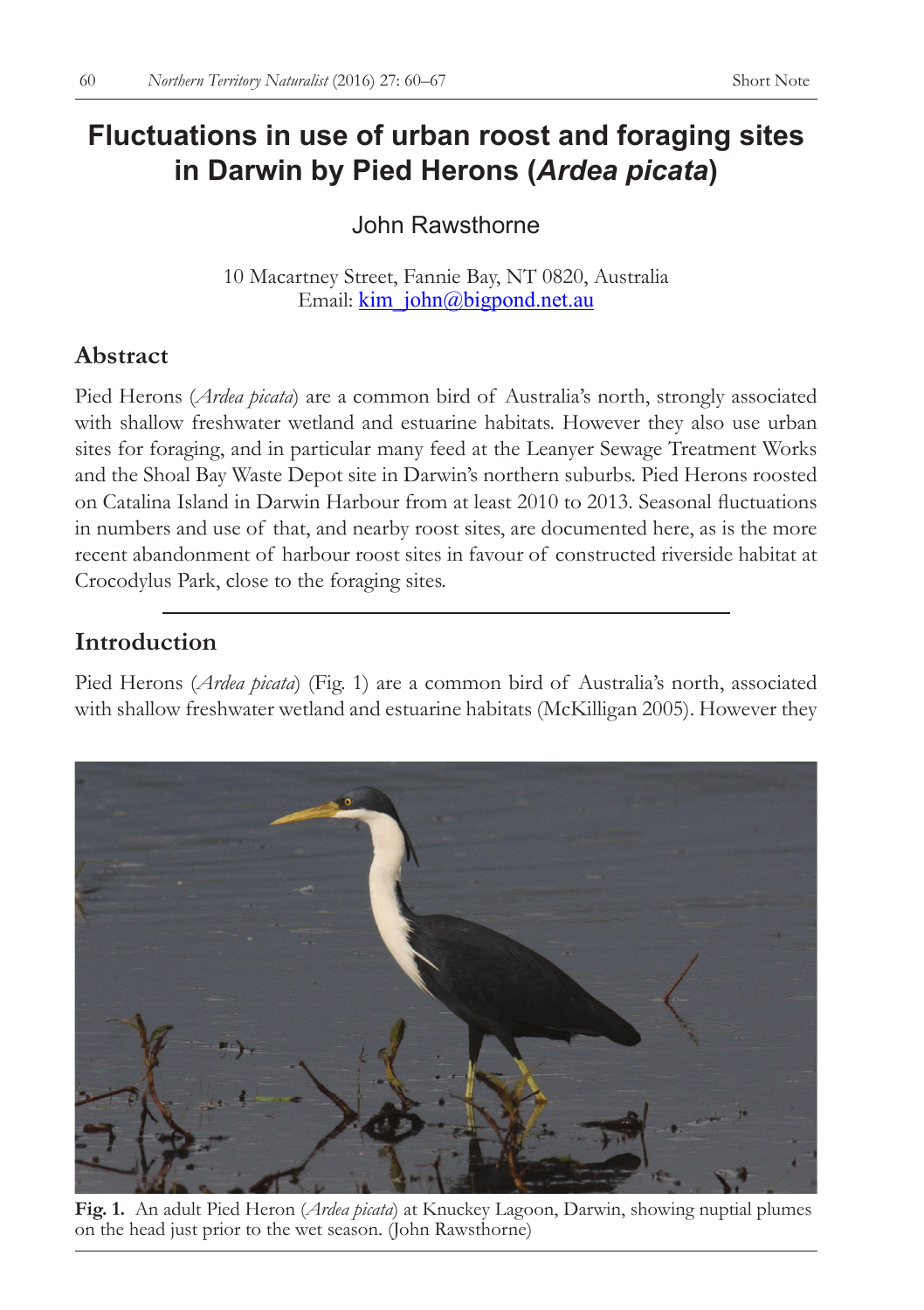also use urban sites for foraging, and in particular a large number arrive each day to feed at Leanyer Sewage Treatment Works and the Shoal Bay Waste Depot site in Darwin's northern suburbs (McCrie & Noske 2015; JR pers. obs.).

I was initially intrigued by large early morning flocks flying north over Darwin Railway Station at East Arm in 2010, and a suggestion by Richard Noske that the northsouth daily movements were a well-established pattern by then. Further observations of evening flocks flying south over Kormilda College, Berrimah, during 2012 and a chance observation of Pied Herons arriving from the north at dusk at Catalina Island in East Arm, Darwin Harbour were the catalyst for a more formal investigation of these movement patterns.

Here I document roosting places of these urban birds, their flight path – including potential conflict with Darwin Airport flight paths – and seasonal fluctuations in numbers.

# **Methods**

## **Bird activity sites**

Catalina Island (12.4900ºS, 130.9070ºE) is a small (50 x 200 m, 1 ha) island in East Arm, Darwin Harbour. In addition to terrestrial trees including one tall Peanut Tree (*Sterculia quadrifolia*) (Richard Willan pers. comm.), it has fringing mangroves including Grey Mangrove (*Avicennia marina*) and Mangrove Apple (*Sonneratia alba*), which approximately double the vegetated area to around 2 ha. At low tide, a sand spit and rocky areas are exposed around the island.

Shoal Bay Waste Depot and the Leanyer Sewage Treatment Works are on the north-east fringe of suburban Darwin, about 12 km and 14 km, respectively, north of Catalina Island. Crocodylus Park is close to the waste depot and sewage works, about 3 km south of the waste depot.

#### **Evening roost surveys**

Pied Herons were counted flying from the north to evening roosts in East Arm (Fig. 2) monthly from November 2012 to October 2013. Counts were performed from either East Arm Boat Ramp (about 0.7 km north-east of Catalina Island) or Berrimah Road near the Vopak Fuel Depot (about 1.5 km north of Catalina Island), depending on wind conditions and roost site being used. In September 2015 a follow-up count was performed at Crocodylus Park.

Birds generally arrived to roost in flocks, mostly of less than 100 birds, but occasionally in much larger flocks of several hundred individuals. Counts were of individual birds where flocks were less than approx. 50 in number, but for larger flocks or for those in quick succession, estimates of the number of birds were made based on 'blocking up' from smaller counts.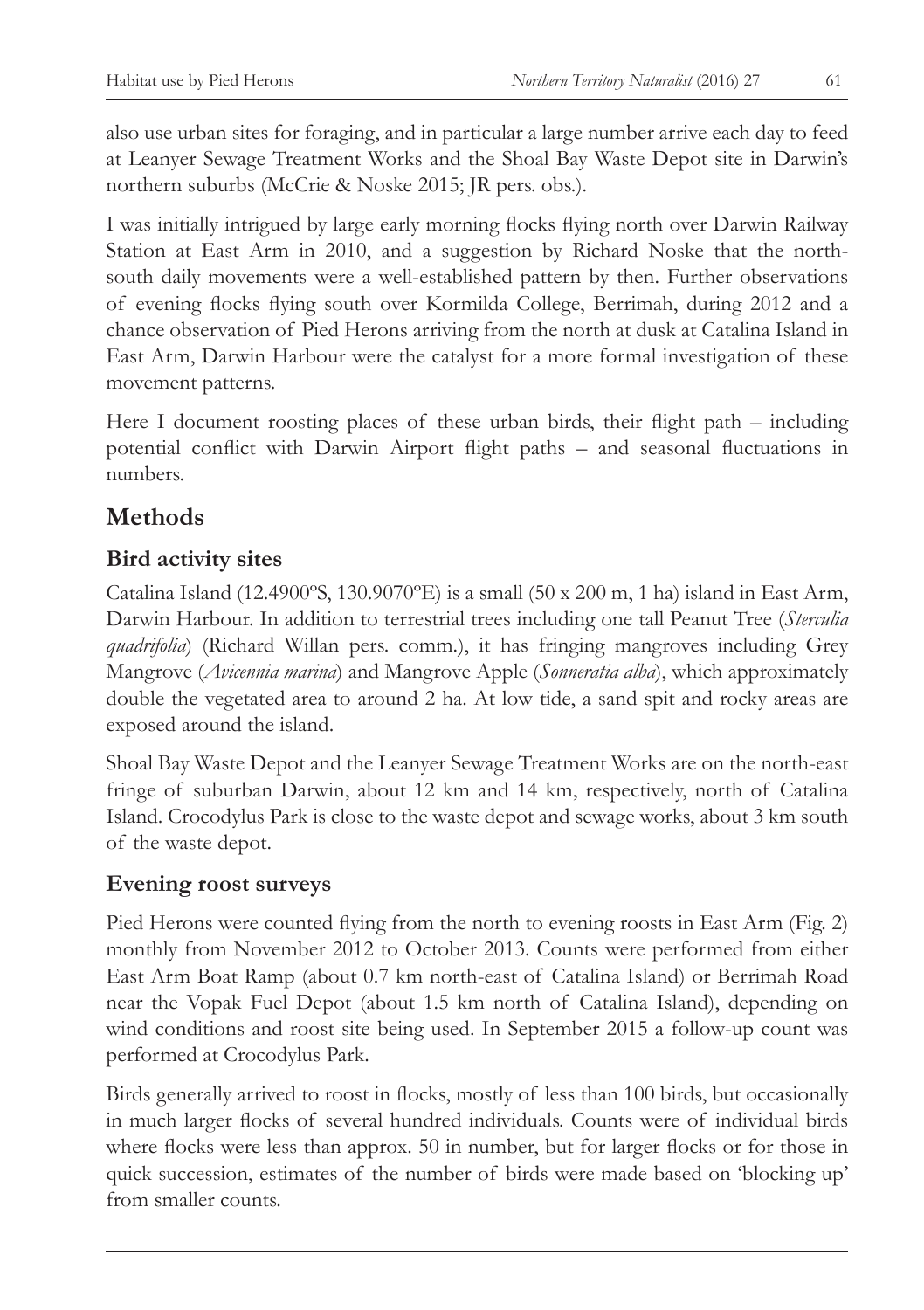

**Fig. 2.** Satellite image of Darwin area showing Pied Heron daytime feeding sites in the north, Crocodylus Park roost site in mid-image and Catalina Island roost site near East Arm Wharf in the south. The large white arrow shows the general evening flight path of birds flying to harbour roosts from their daytime feeding sites. **Left inset**: Catalina Island showing terrestrial vegetation and mangroves. **Right inset**: Crocodylus Park artificial river roosting site (prior to current vegetation growth). (Images via Google Maps)

## **Results**

In November 2012 several preliminary counts and tests of counts were made (4357 individuals on 1 November and 5895 individuals on 8 November). These counts were treated as training exercises to refine the counting procedure. Some tests were made of my counts of larger flocks against photographs of those same flocks, confirming the general accuracy of my counts. On 22 November, two independent counts were made by Gavin O'Brien and me, producing counts of 5138 individuals (GO'B) and 4953 individuals (JR) arriving to roost on that evening. These tests confirmed the broad accuracy of the counts, and suggested that they might be regarded as being  $\pm$  5%, rather than precise counts of individuals. In the data that follow, I have used the average of the two 22 November counts (5045 birds) as the data point for November 2012.

The number of birds counted in individual surveys (Fig. 3) ranged from a high of 5895 individuals (preliminary count, November 2012) to a low of 1705 individuals (February 2013). The average number of birds by count across all months in 2012/13 was 2771 individuals.

Roost counts were conducted for 12 months, from November 2012 to October 2013. In the first few months of the survey, birds exclusively flew to Catalina Island to roost, and were easily counted flying directly overhead of the East Arm Boat Ramp (Fig. 2). In later months birds also sometimes appeared to roost on South Shell Island, a smaller treeless island about 2 km west-south-west of Catalina Island, while in some evening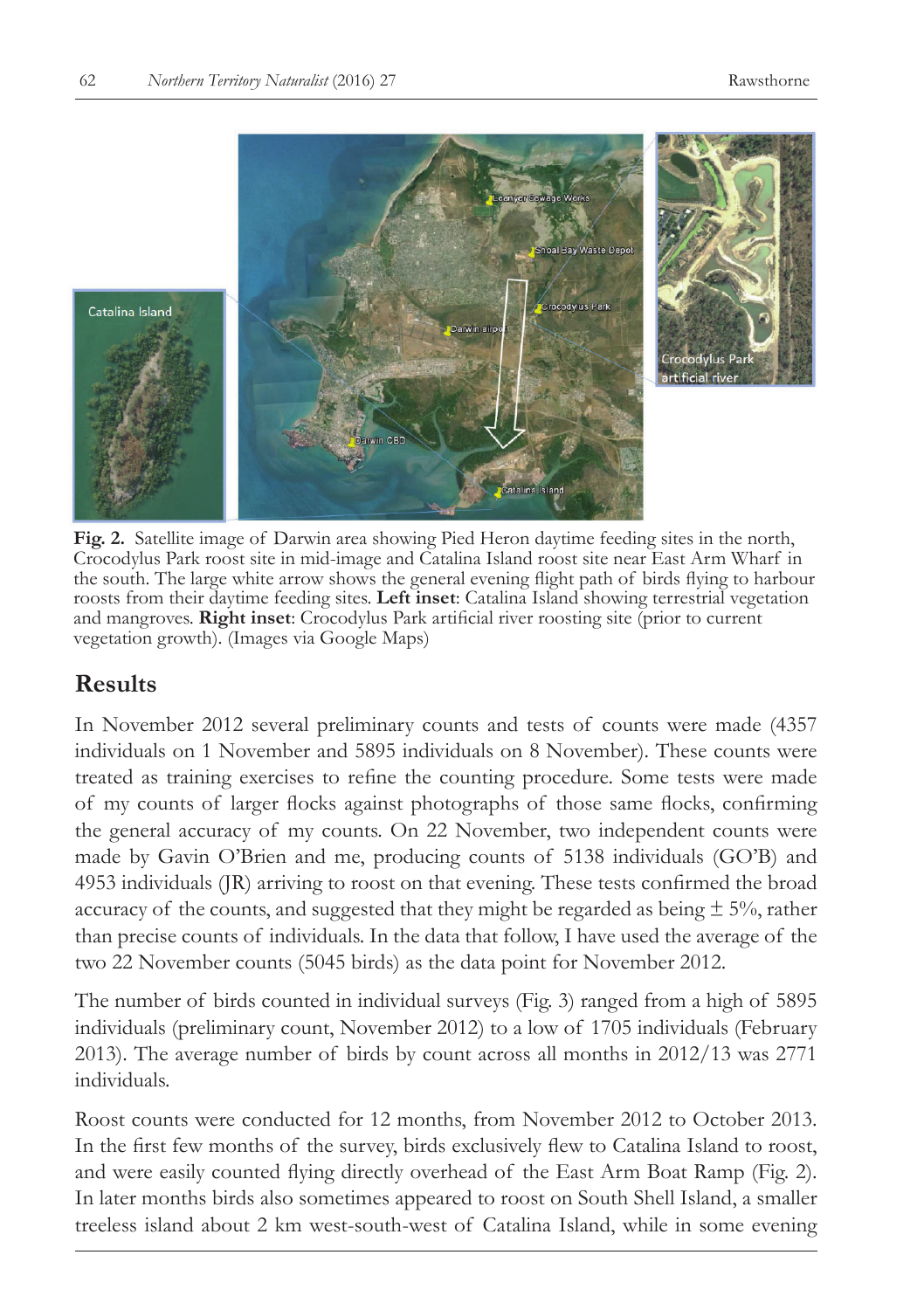

**Fig. 3.** Monthly count of Pied Herons (*Ardea picata*) arriving from the north to roost in Darwin Harbour, November 2012–October 2013. There is a notable peak in the early wet season, with lowest numbers in the late wet season.

surveys birds flew further west beyond the islands in East Arm, and at least as far as the mangroves fringing Wickham Point.

Follow-up observations in September 2015 indicated that Pied Herons had ceased to roost in East Arm, and were now roosting much closer to the sewage ponds and waste depot, at an artificial river at Crocodylus Park on the corner of Vanderlin Drive and McMillans Road. Construction of this habitat commenced in 2007 and was finalised in May 2014. A one-off count on 28 September 2015 counted approximately 3300 Pied Herons roosting at this site.

## **Flight paths**

All birds arriving to evening roosts arrived from the north. Observations of mid-flight paths for flocks indicated a quite direct flight path between the Shoal Bay Waste Depot and East Arm, with no intermediate stops and no birds coming on to the flight path any further south than about McMillans Road (Fig. 2). Evening and morning observations in the northern suburbs did not detect birds arriving to or leaving from the northern sites in any direction apart from the south. I did not conduct any night-time surveys at the day time feeding sites.

The actual flight paths used by commuting Pied Herons were within about 1 km of Berrimah Road. Depending on the wind direction, birds deviated in their evening southward flight slightly east or west of Berrimah Road, but corrected their path as they came closer to roost. The flying height of birds was measured using binocular focus distances. I focused on birds flying directly overhead, and then measured the distance along the ground to the same focus distance. Birds typically flew at a height of about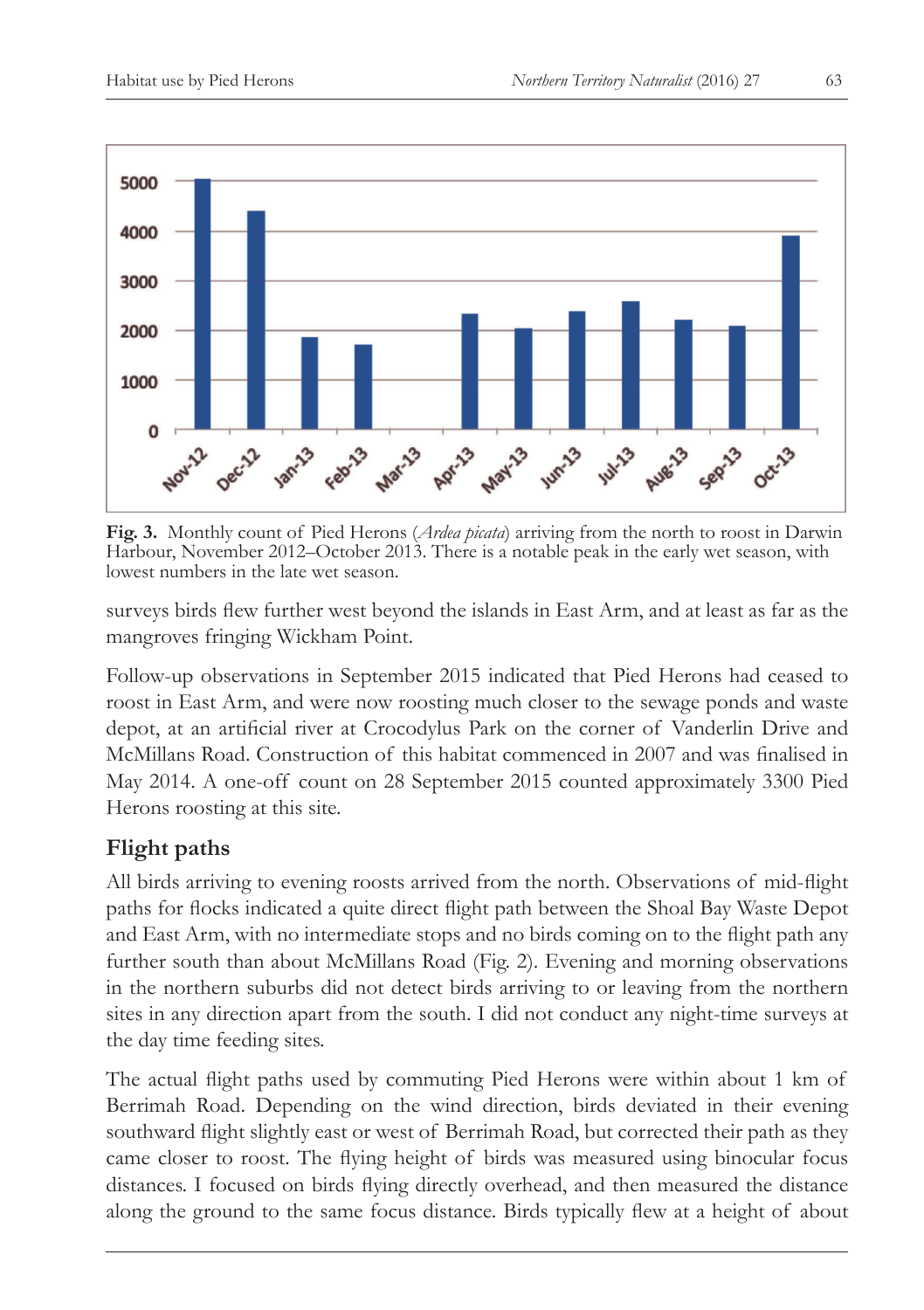50–70 m above me at observation points, but appeared to be flying higher, up to 100 m high, at the mid-point of their commute.

The flight path of birds travelling to Crocodylus Park was directly south of the waste depot. Some birds had a direct path over Holmes Jungle to Crocodylus Park. However most birds appeared to follow Vanderlin Drive, with a distinct left-hand turn shortly before McMillans Road, for the short distance across to the roost site at Crocodylus Park.

#### **Discussion**

All the Pied Herons using the East Arm roost came from the Shoal Bay/Leanyer/ Holmes Jungle area of Darwin's northern suburbs. I cannot be sure that some birds did not also roost at the feeding sites or at other roosts such as the later-identified roost at Crocodylus Park, although the large numbers roosting at Crocodylus Park is a post-2014 phenomenon (Grahame Webb *pers. comm*.). Thus, my urban population estimates of 1700–5900 individuals should be regarded as minimum counts. Chatto (2000) estimated the Pied Heron breeding population in the Top End to be over 22,600 individuals based on aerial surveys of breeding colonies, with the majority of breeding occurring in the north-western part of the Top End, within about 300 km of Darwin. Morton *et al.* (1993) estimated that the maximum Pied Heron population in the Alligator Rivers region alone was around 50,000 individuals. The peak population of Pied Herons in Darwin of more than 5000 individuals in the late dry season represents a moderate fraction of the overall Top End population. The food available at the sewage ponds and waste depot appears to be an important resource for a small but significant proportion of the Top End population of this species during the late dry season, and may be maintaining the overall population in the north-west Top End at a slightly higher level than would otherwise be possible.

Pied Herons are present, but do not breed, in the Darwin urban environment throughout the year. The fewer birds remaining during the late wet season and early dry season correspond with the identified active period of breeding colonies from January to May (Chatto 2000), suggesting that the majority of Pied Herons leave the urban area for breeding sites in the wet season. The closest breeding colonies – within 100 km of Darwin – are in the mangrove-lined mouths of the Finniss and Adelaide rivers. The largest colony observed by Chatto was about 3000 individuals, while the average colony size was around 1000 individuals (Chatto 2000). The drop in urban population from the 2012 late dry season peak to the 2013 breeding season low of over 3000 birds is larger than the size of any one breeding colony, thus most likely comprising individuals that arrive from and depart to more than one breeding colony.

An alternative to local movements is that the significant increase in the number of Pied Herons in Darwin's urban sites in the early wet season is made up of migratory birds, recently returned to Australia from the north where they had migrated to escape the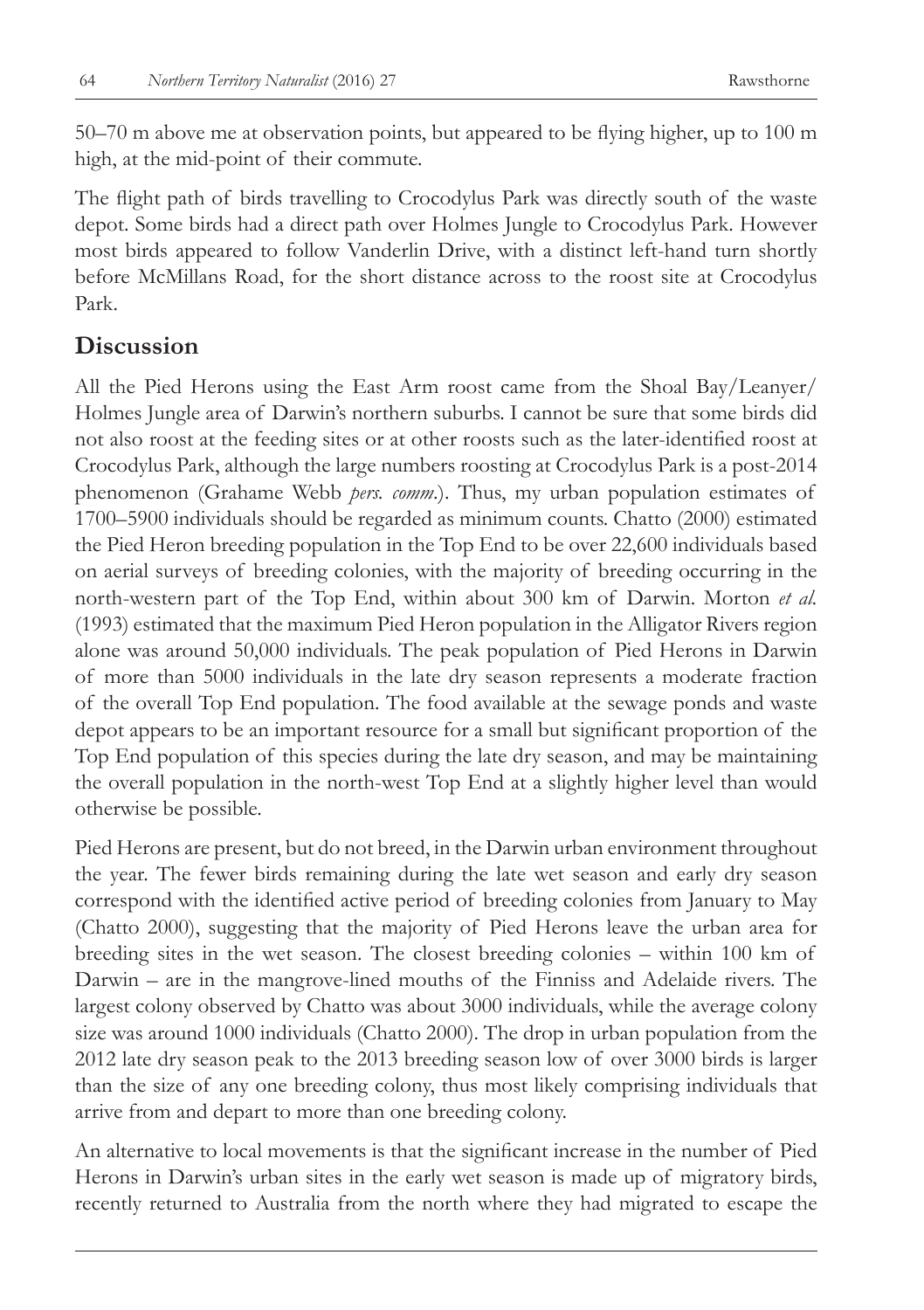food and habitat shortages of the late dry season. Pied Herons are known to migrate regularly across the Torres Strait between North Queensland and Papua New Guinea for the dry season (Garnett & Bredl 1985; Marchant & Higgins 1990; McKilligan 2005). Although they are present in Papua New Guinea year-round, they are not known to breed there (Coates 1985; Beehler *et al.* 1986). I am not aware of any records of Pied Herons departing from or arriving to the Top End from the north, but migration of the Top End populations to Papua New Guinea or Indonesia should not be ruled out and is worthy of further investigation.

The seasonal cycle of movements of Pied Herons in the Darwin region is not as clear as for other Top End systems. For example, a study on the Magela Creek floodplain in April 1981 (i.e. towards the end of the Pied Heron breeding season) identified that over 90% of individual Pied Herons observed were in immature plumage (Recher *et al.* 1983; see also Garnett 1985). This is consistent with a broader seasonal pattern in the Magela Creek system of near-complete absence during the wet season and a gradual increase over the dry season, with corresponding later offsetting pulses of birds in different nearby systems linked to wetting and drying cycles of the different floodplains (Morton *et al*. 1993). Most likely, the April 1981 birds were newly fledged from one of the nowidentified breeding colonies on the East or South Alligator rivers (Chatto 2000), and they are gradually joined on the floodplains by adults as they depart the heronries each May. The seasonal offsetting patterns identified by Morton *et al.* (1993) weakly suggest that birds from that area do not migrate north to Papua New Guinea or Indonesia, but are able to find suitable habitat in the late dry season within the mosaic of drying wetlands in the western Arnhem Land region.

There is a pool of non-breeding Pied Herons in Darwin through each wet season that do not congregate in heronries, and there may be others scattered across a wide area of wet floodplain or other habitat. This would explain the larger population estimate of 50,000 birds in the Alligator Rivers region by Morton *et al.* (1993) compared to Chatto's (2000) estimate of 22,600 birds present at all breeding colonies in the western Top End. Pied Heron plumage varies by age, with juvenile and immature birds having different crown feather colour and other more subtle differences to adults. HANZAB indicates a juvenile plumage and two immature plumages (Marchant & Higgins 1990), suggesting that Pied Herons most likely do not breed until at least the end of their second year of life. Pied Herons are never completely absent from the urban area of Darwin, unlike other waterbirds such as Magpie Geese that visit the urban area for limited periods and then have seasonal absences, and it may be that the remaining (approx. 2000) herons are immature. As a starting point, closer observation of the plumage of individuals foraging in Darwin at different parts of the seasonal cycle may shed further light on population and breeding dynamics

An alternative explanation for the presence of Pied Herons in Darwin during the breeding season may be that the food supply in Darwin in the late dry season is limiting and that the urban area acts as an ecological trap (*sensu* Robertson & Hutto, 2007) from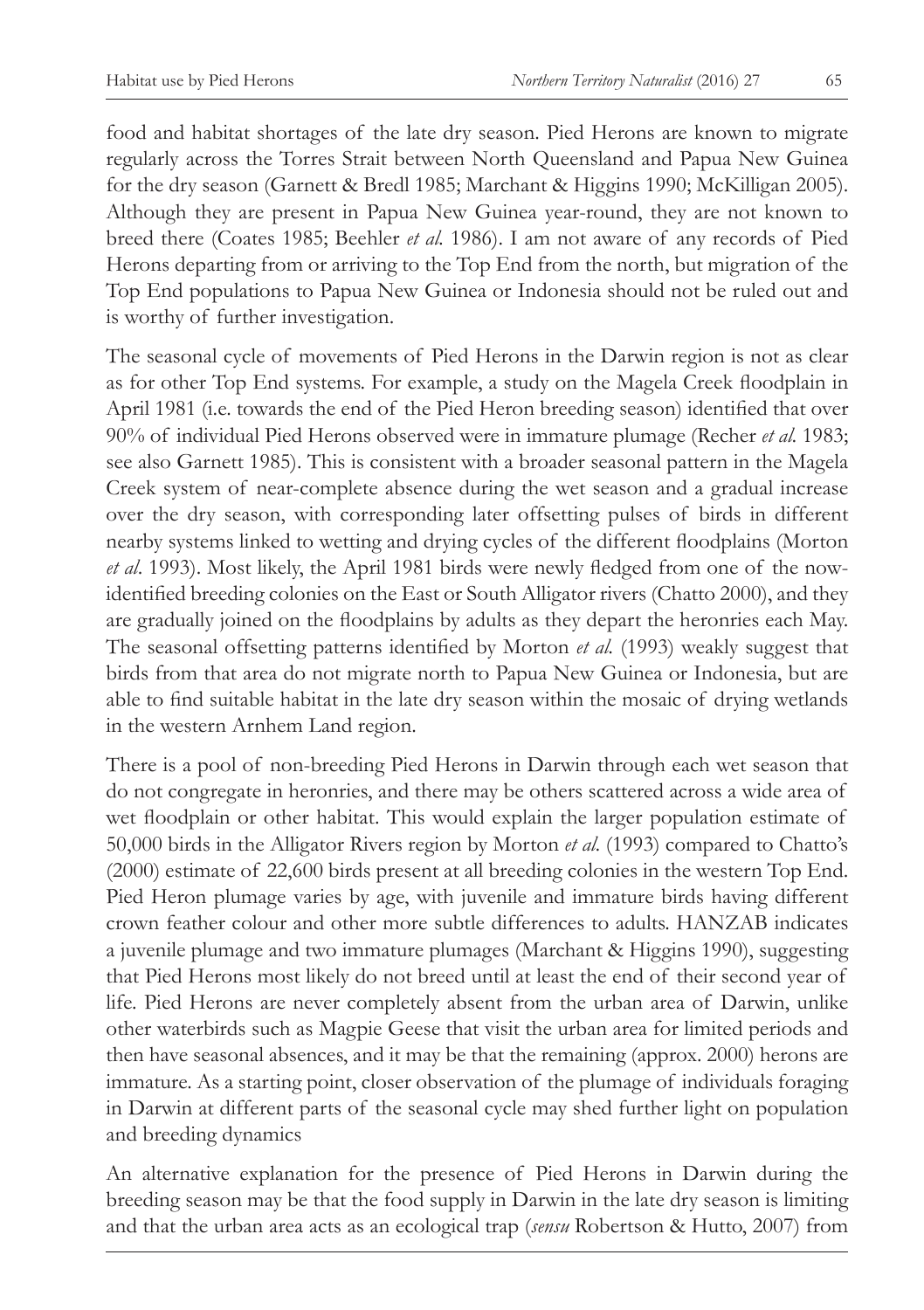which some birds struggle to escape. Pied Herons are regularly trapped accidentally at Crocodylus Park within food preparation areas, and are often noted to be either very skinny or otherwise injured or in poor condition (Simon Ferguson, pers. comm.). In addition to studying the plumage of birds through the seasons, observation of body condition of individuals roosting at Crocodylus Park at different parts of the seasonal cycle may provide insights into source/sink dynamics for the Top End population.

#### **Flight path conflict with Darwin airport**

There is some potential for conflict between Pied Herons when they are flying to or from the harbour roost sites and the short final approach of aircraft arriving at Darwin International Airport from the east. Given the large size of flocks identified in this study, the potential for multiple strikes exists, although the most common flight path of flocks of Pied Herons appeared to be safely lower than the approach paths of aircraft arriving from the east. Planes taking off to the east appear to climb steeply after take-off, and birds appeared much less likely to conflict with departing planes. Although Darwin airport has a high number of recorded bird strikes, Australian Transport Safety Bureau (ATSB) statistics for the period 2001–2013 indicate only five identified bird strikes at this airport were associated with Pied Herons, out of 1004 bird strikes involving identified species (ATSB 2012, 2014).

The flight path to the new roost site at Crocodylus Park does not cross the airport approach paths, so potential for bird strikes does not currently exist. However, the ability of Pied Herons to change roost sites is demonstrated here, and if in future the birds abandon Crocodylus Park in favour of new harbour roosts then careful monitoring may be required. Roost sites further west than Catalina Island in Darwin Harbour, e.g. the mangroves around Reichardt or Bleesers creeks, may present a more direct threat to aircraft.

#### **Roost site fidelity**

Observations through the 2012–2013 study suggest that the roost site fidelity towards Catalina Island may have broken down during that time. Increased activity in the East Arm of Darwin Harbour associated with Inpex, including substantial night-time activity including bright lights, may have caused the Pied Herons to change roost sites. Alternative nearby roost sites over 2013–2014 include the settlement ponds at East Arm (Amanda Lilleyman pers. comm.) while in some evening surveys Pied Herons flew further south-west to South Shell Island, or beyond to at least as far as the mangroves fringing Wickham Point. These longer commutes between feeding and roosting sites added around 1–5 km to the twice-daily flight of Pied Herons.

The follow-up observations in 2015 show that Pied Herons have abandoned the harbour roost sites, and now roost quite close to the feeding sites at Crocodylus Park. The roost site itself, the artificial tree-lined river habitat at Crocodylus Park, does not appear to be a limiting factor for Pied Herons, as they only roosted on a fraction of all available